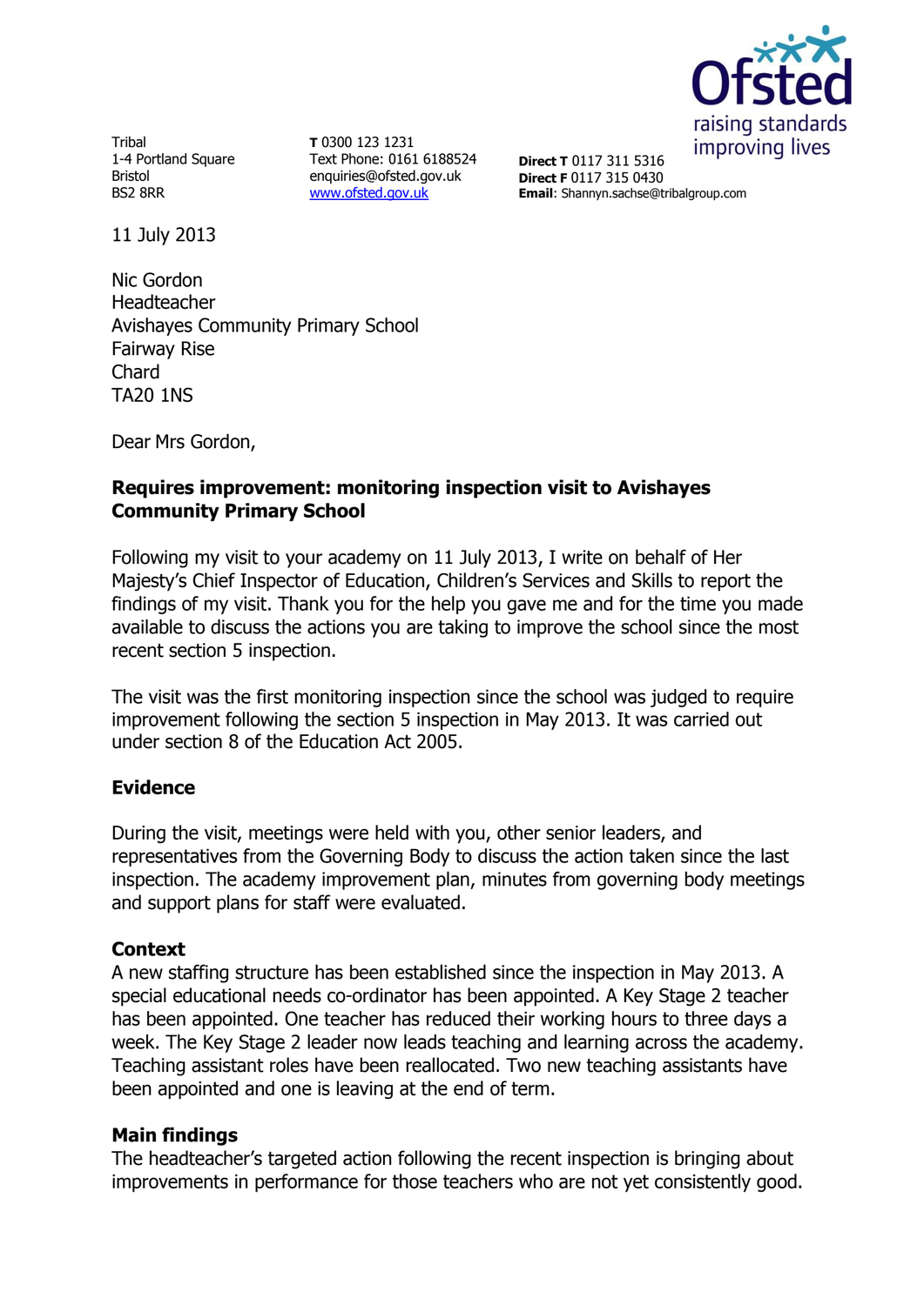Detailed support plans, including weekly monitoring and mentoring meetings, are improving the quality of lesson planning. Visits to outstanding schools and team teaching with stronger teachers, who model effective practice, are raising the pace of lessons and teacher's expectations. A strength of this model is the need for teachers to analyse effective practice, reflect on their own teaching and provide succinct action points for when they return to class. Recent lesson observations carried out by senior leaders indicate that planned activities are now meeting the different range of pupils' needs more carefully. This is improving pupils' attitudes to learning in lessons further. In the Reception class, a review of the learning environment has resulted in more definition between formal and informal learning areas. This, combined with on-going training, is helping to deliver more targeted sessions such as the teaching of phonics and bringing about rapid improvements to children's achievements.

More frequent pupil progress meetings conducted by senior leaders is enabling earlier intervention for those pupils who are identified of being at risk of falling behind. This is holding staff to account more rigorously for the performance of pupils in their class. For younger pupils the approach of early identification, mixed with additional activities such as nurture groups or forest school experiences, is effectively tackling emotional and social barriers. This combination of approaches is effective in helping prepare pupils to be ready to learn later in their academy life.

The Governing Body produced an action plan as a matter of urgency following the inspection. The plan provides a clear set of actions to strengthen governance. Subject leaders are reporting more frequently to governors on their areas of responsibility. Weekly meetings between the chair of governors and headteacher are keeping governors abreast of current developments. Strong strategic decisions to change the staffing structure and appoint new experienced teachers have strengthened the academy's potential to become good. However, whilst monitoring activities and visits to the academy take place, governors recognise these are yet to be carried out in a structured and systematic way by all governors. This hinders the ability of the governing body to closely track the success of the academy development plan.

Senior leaders and governors are taking effective action to tackle the areas requiring improvement identified at the recent section 5 inspection. The school should take further action to:

- senior leaders and the chair of the Governing Body to attend an Ofsted seminar 'Getting to Good'
- improve the academy development plan by establishing an additional evaluation column. The plan should set out a systematic evaluation cycle by the governing body and/or other external partners.
- ensure that all governors play a part in planned and structured visits to gather first hand evidence of work at the academy